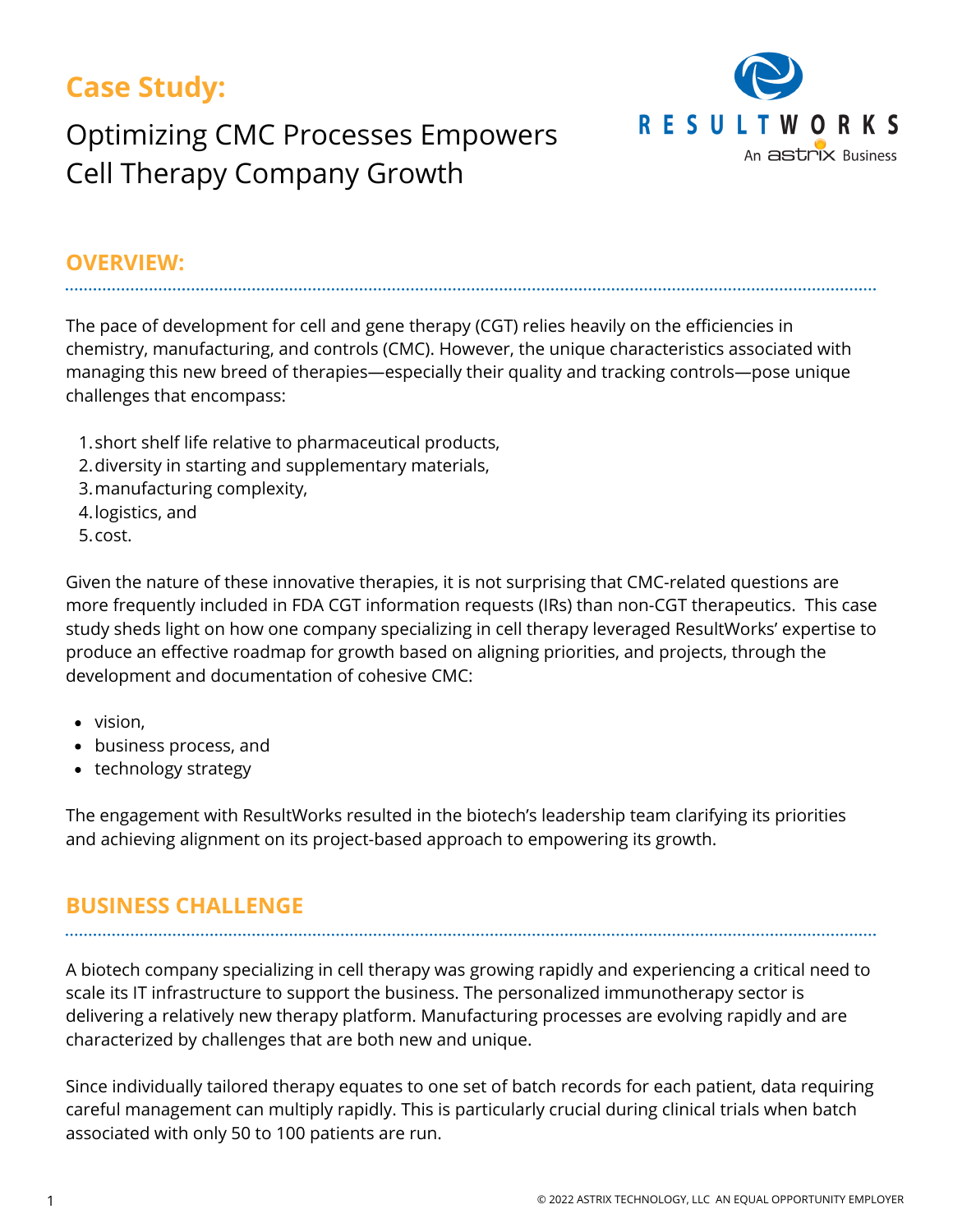Then, to ensure the manufactured product is transfused to the right patient, it is imperative to ensure ironclad chain of custody (CoC) and chain of identity (CoI) tracking throughout the supply chain.

Since many of the client's business processes were evolving, their technology solutions were difficult to plan. As a result, much of the CMC area was running on paper and spreadsheet stop-gap methods. The leadership team knew that paper-based process

"I wasn't really sure what I was expecting to see today, but I wasn't expecting this...This is awesome!"

- Global VP of IT

would not keep pace because of time-consuming and error-prone manual processes. The company needed enterprise-wide technology solutions with investments in the highest priority areas on a "firstthings-first" basis. That is, they needed a strategy that they could execute against in a pragmatic way gated by the progression of the business.

### **HOW RESULTWORKS ENABLED SUCCESS**

The company turned to ResultWorks to create the strategy to outline the high-level business processes and to capture required business capabilities. This would involve working with the senior leaders who knew their issues and gaps, but just didn't have the time to design, organize and drive a program structured to scale the business. With limited documentation on which to rely, ResultWorks met with leadership to gain further insight into their challenges and needs across the CMC area. The focus was on:

- demand forecasting,
- capacity and supply planning,
- order scheduling and management,
- inventory and warehouse management,
- manufacturing execution and critical production,
- quality parameters,
- end-to-end patient/product supply chain management,
- CoC/CoI sample tracking, and
- overall integration of data for process development purposes.

Using senior leadership's input, ResultWorks documented a strawman future state environment with foundational CMC processes and key business capabilities.

The figure below illustrates the resulting high-level business process (generalized from the client environment). Each of these high-level process steps were detailed in successive layers of swim lane diagrams.